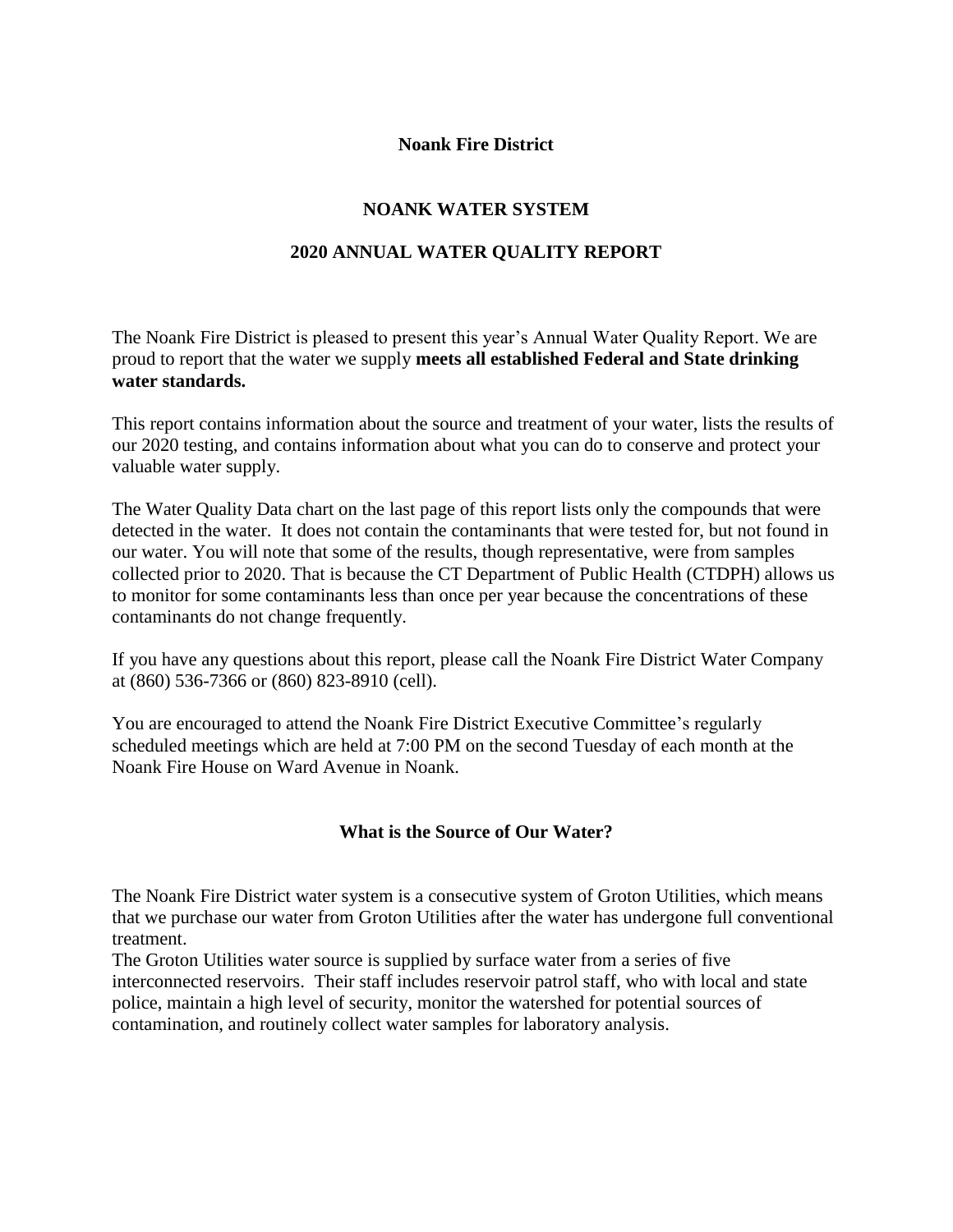## **How is the Water Treated?**

All of Groton Utilities water treatment plant operators are certified (as required by the CT Department of Public Health), and are responsible for producing water that meets all State and Federal drinking water regulations. In November 2020, Groton Utilities was approved to put their new Water Treatment Plant in service. The water is treated through a process called "conventional treatment" which consists of coagulation, flocculation, Dissolved Air Flotation (DAF) and filtration with Granular Activated Carbon. Sodium hydroxide and phosphate are added to inhibit corrosion of plumbing. Chlorine is added for disinfection and to maintain the quality of water as it travels throughout the piping network to your home. Fluoride is added to reduce the formation of cavities, as required by State of Connecticut Public Health regulations.

#### **Source Water Assessment**

The State of Connecticut Department of Public Health has performed an assessment of our drinking water source. It was found that Groton Utilities' drinking water sources have an overall low susceptibility to potential sources of contamination. The completed report is available for access on the Drinking Water Division's website: [https://portal.ct.gov/dph.](https://portal.ct.gov/dph) Click on Topics A-Z, Drinking Water, Drinking Water Topics A-Z, and then Source Water Assessment Program.

#### **Sources of Drinking Water Contaminants**

The sources of drinking water (both tap and bottled water) include rivers, lakes, streams, ponds, reservoirs, springs and wells. As water travels over the surface of the land or through the ground, it dissolves naturally occurring minerals and radioactive material, and can pick up substances resulting from the presence of animals or from human activity. Listed below are some examples of such contaminants:

- Microbiological contaminants such as viruses and bacteria, which may come from septic systems, agriculture and livestock operations, and wildlife;
- Inorganic contaminants, such as salts and metals that can be naturally occurring or result from urban storm water runoff, industrial or domestic wastewater discharges, or farming;
- Pesticides and herbicides, which may come from a variety of sources such as agriculture, urban storm water runoff, and residential uses;
- Organic chemicals, including synthetic and volatile organic compounds which are byproducts of industrial processes, and can come from gas stations, urban storm water runoff, and septic systems;
- Radioactive contaminants that can be naturally occurring.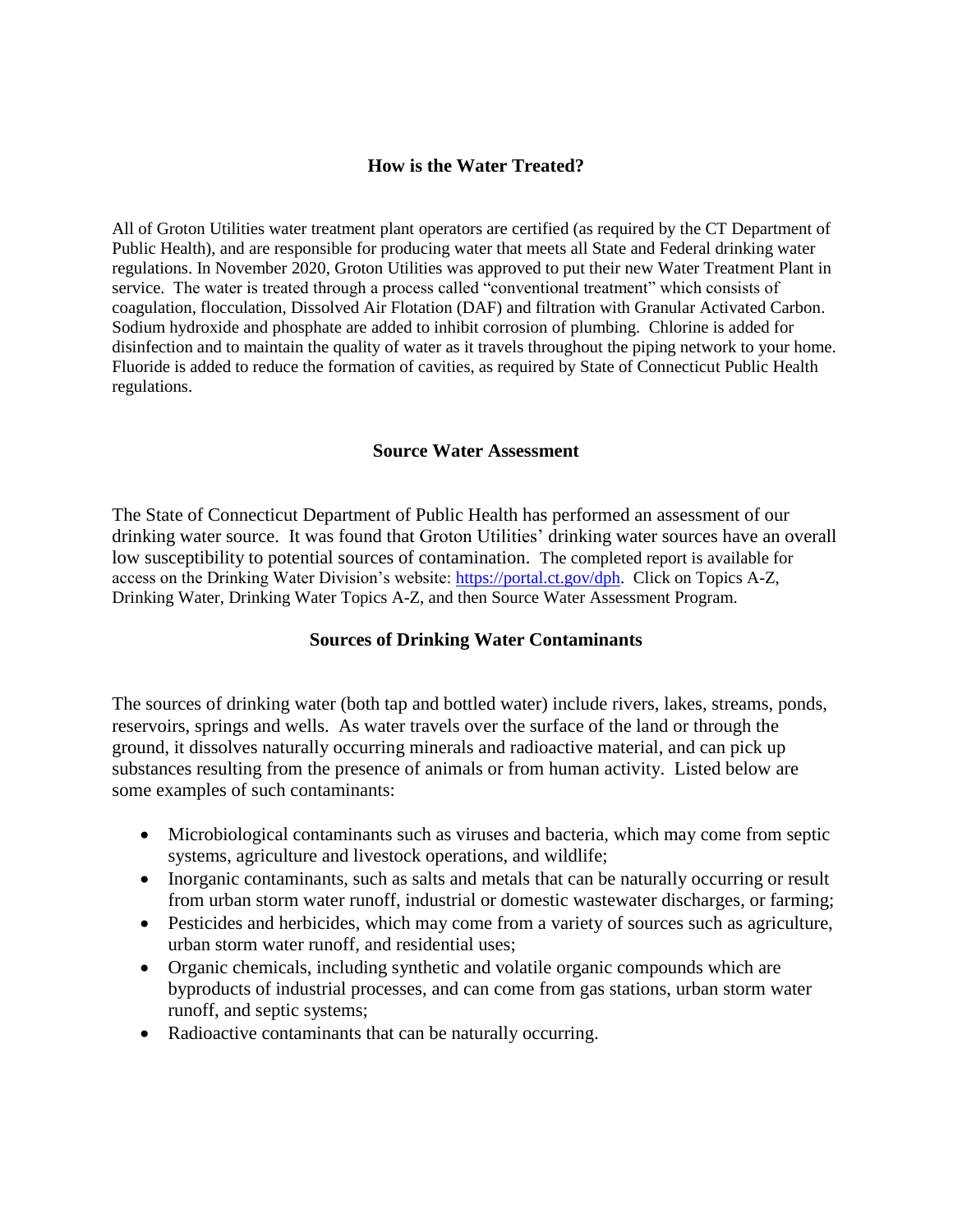### **How You Can Help to Protect Your Source Water Quality**

- $\div$  Don't flush medications or over-the-counter products down the toilet or sink. Put them in the trash (and not in the recycling bin). For information on safely disposing them in the trash, visit the CT DEEP's website at [www.ct.gov/deep.](http://www.ct.gov/deep) Under Environmental Quality, click on Pollution Prevention; and then Proper Medication Disposal.
- **Go Green** Seek alternatives to caustic household cleaners, pesticides, paint removers, and other products containing toxic chemicals. Go to the CT DEEP's website at [www.ct.gov/deep.](http://www.ct.gov/deep) Under Environmental Quality, click on Pollution Prevention; and then Reducing Toxic Products in the Home. Alternative "recipes" (as well as other helpful tips) are given for many toxic products commonly used in the house and garden.
- $\bullet$  Properly dispose of paints, motor oil, pesticides and other hazardous household waste by bringing it to a household hazardous waste collection site. Visit [scrrra.org](http://groton-ct.gov/depts/pubwks/transfer.asp) and under Discover SCRRRA (left column), and click on "Household Hazardous Waste" for a complete list of the Regional Household Hazardous Waste Days Schedule in 2020.

## **Health Effects Information**

Drinking water, including bottled water, may reasonably be expected to contain at least small amounts of some contaminants. The presence of contaminants does not necessarily indicate that water poses a health risk. More information about contaminants and potential health effects can be obtained by calling the EPA's Safe Drinking Water Hotline (800-426-4791). *Some people may be more vulnerable to contaminants in drinking water than the general population. Immuno-compromised persons, such as persons with cancer undergoing chemotherapy, persons who have undergone organ transplants, people with HIV/AIDS or other immune system disorders, some elderly, and infants can be particularly at risk from infections. These people should seek advice about drinking water from their health care providers.*

EPA/CDC guidelines on appropriate means to lessen the risk of infection by *Cryptosporidium*  and other microbial contaminants are available from the Safe Drinking Water Hotline (800-426- 4791).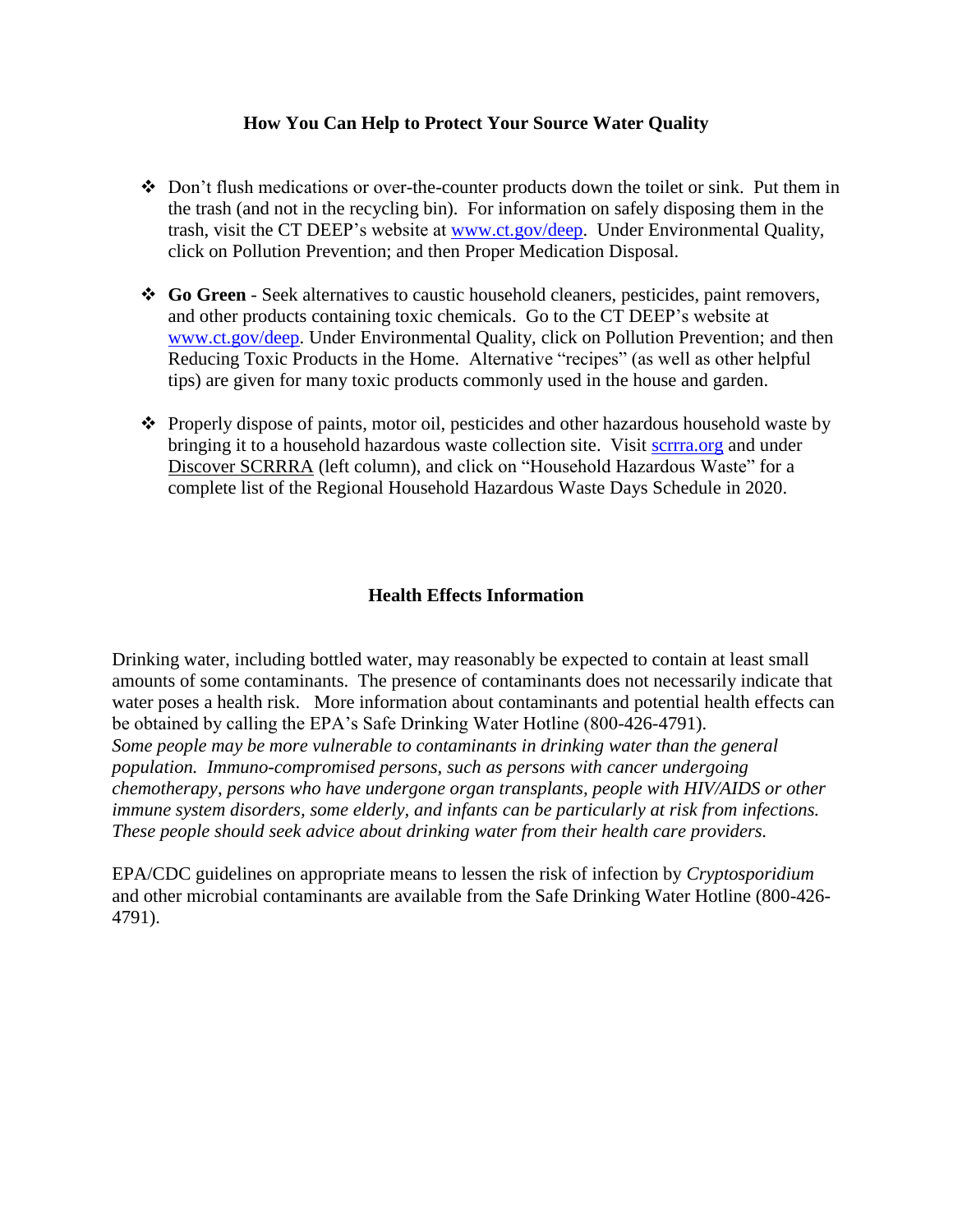## **Important Information about Lead and Copper in Drinking Water**

Due to Groton Utilities' watershed protection measures and their active program to control corrosion in water pipes, our water system has remained in compliance with drinking water regulations. However, it is possible that lead or copper levels at your home may be higher than at other homes in the community as a result of materials used in your home's plumbing.

If present, elevated levels of lead can cause serious health problems, especially for pregnant women and young children. Infants and children who drink water containing lead in excess of the action level could experience delays in their physical or mental development. Children could show slight deficits in attention span and learning abilities. Adults who drink water containing lead in excess of the action level over many years could develop kidney problems or high blood pressure.

Copper is an essential nutrient, but some people who drink water containing copper in excess of the action level over a relatively short amount of time could experience gastrointestinal distress. Some people who drink water containing copper in excess of the action level over many years could suffer liver or kidney damage. People with Wilson's disease should consult their personal doctor.

Lead and copper in drinking water is primarily from materials and components associated with service lines and home plumbing. We are responsible for providing high quality drinking water, but cannot control the variety of materials used in plumbing components. Following are steps that can be taken to minimize potential exposure to lead:

- $\checkmark$  If the water has sat unused in your pipes for more than several hours, flush your **cold water tap for a few minutes (or until it gets cold) before using for drinking, cooking or making baby formula.**
- **Use cold water (not water from the hot water tap) for drinking, cooking, making formula, hot cocoa, tea, instant foods, etc.**
- **Periodically remove and clean the aerator or screen from the end of each faucet and rinse to remove any debris.**
- **Ensure that any updates to household plumbing are done with lead-free solder and fixtures.**

If you are concerned about lead or copper in your water, you may wish to have your water tested. Information on lead in drinking water, testing methods, and steps you can take to minimize exposure is available from the Safe Drinking Water Hotline (800-426-4791) or at www.epa.gov/ground-water-and-drinking-water/basic -information-about-lead-drinking-water.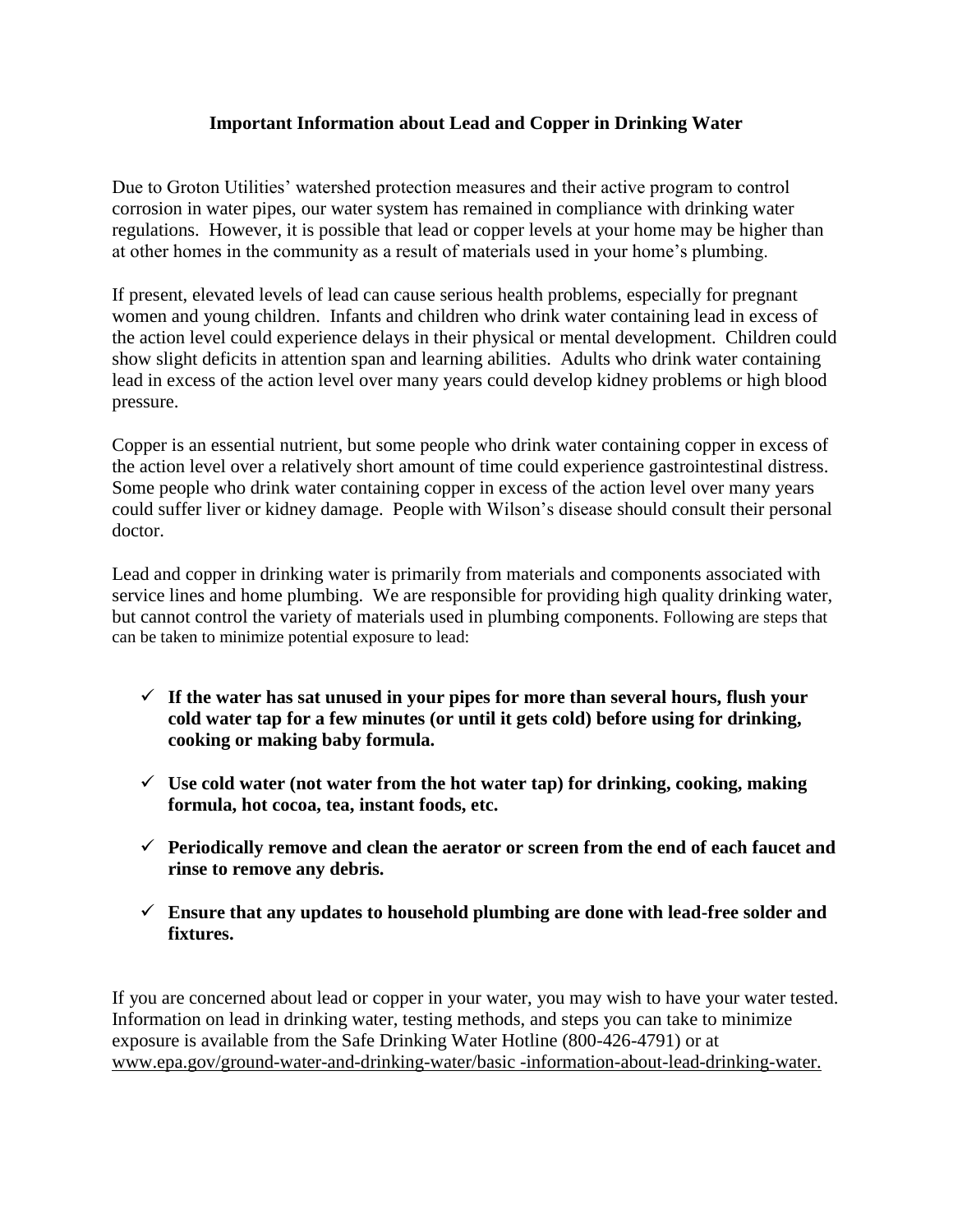#### **Corrosion Control in Drinking Water**

As one of the many things Groton Utilities does to provide us with the best drinking water quality possible, they add a corrosion inhibitor to the drinking water. The purpose is to keep lead and copper in one's household plumbing from dissolving into the tap water when water is not in use (overnight, or during other extended periods of non-use). They use a blended phosphate—an ortho phosphate and a polyphosphate: the ortho phosphate keeps the lead and copper from coming into solution in household piping, and the poly phosphate acts to bind with minerals such as iron and manganese that may be in the water, to prevent "red water" issues. To be clear, there is no lead or copper in the water coming from Groton's reservoirs, the purpose of the corrosion inhibitor is just to restrict the natural tendency of water (known as the "universal solvent") to dissolve metal plumbing materials into the tap water. As with all the treatment in use at their water treatment plant, this blended phosphate is approved specifically for use in potable water, in a dosage approved by the Connecticut Department of Public Health, Drinking Water Section.

#### **What about sodium?**

Sodium is an element that is naturally occurring and is essential for life. Sodium is naturally present in Groton's reservoirs, and in some of their reservoirs it is at a higher level than others, possibly due to stormwater runoff from the roads. At various times, ranging from the spring to the fall, it is advantageous to blend water from one of our reservoirs into our main reservoir to improve certain aspects of the water quality. Unfortunately, that reservoir is one which has a higher sodium content and this will sometimes cause our tap water to have sodium in excess of the 28 mg/L notification level (our maximum level last year was 31 mg/L). As required, we published a notice in our billing statements to let our customers know this. For most of our customers, this will not be an issue, but for customers who have been put on a very restrictive diet (less than 500 mg of sodium per day) this may be something they will want to discuss with their doctor. To put things in perspective, 31 mg/L of sodium is equal to 7.3 mg of sodium in an 8 ounce glass of water; in comparison, an 8 ounce glass of 1 % milk contains 104 mg of sodium. So if you have any concerns about sodium in drinking water please consult your physician, but for most people on a normal (i.e., non-sodium restricted) diet it would not be of concern.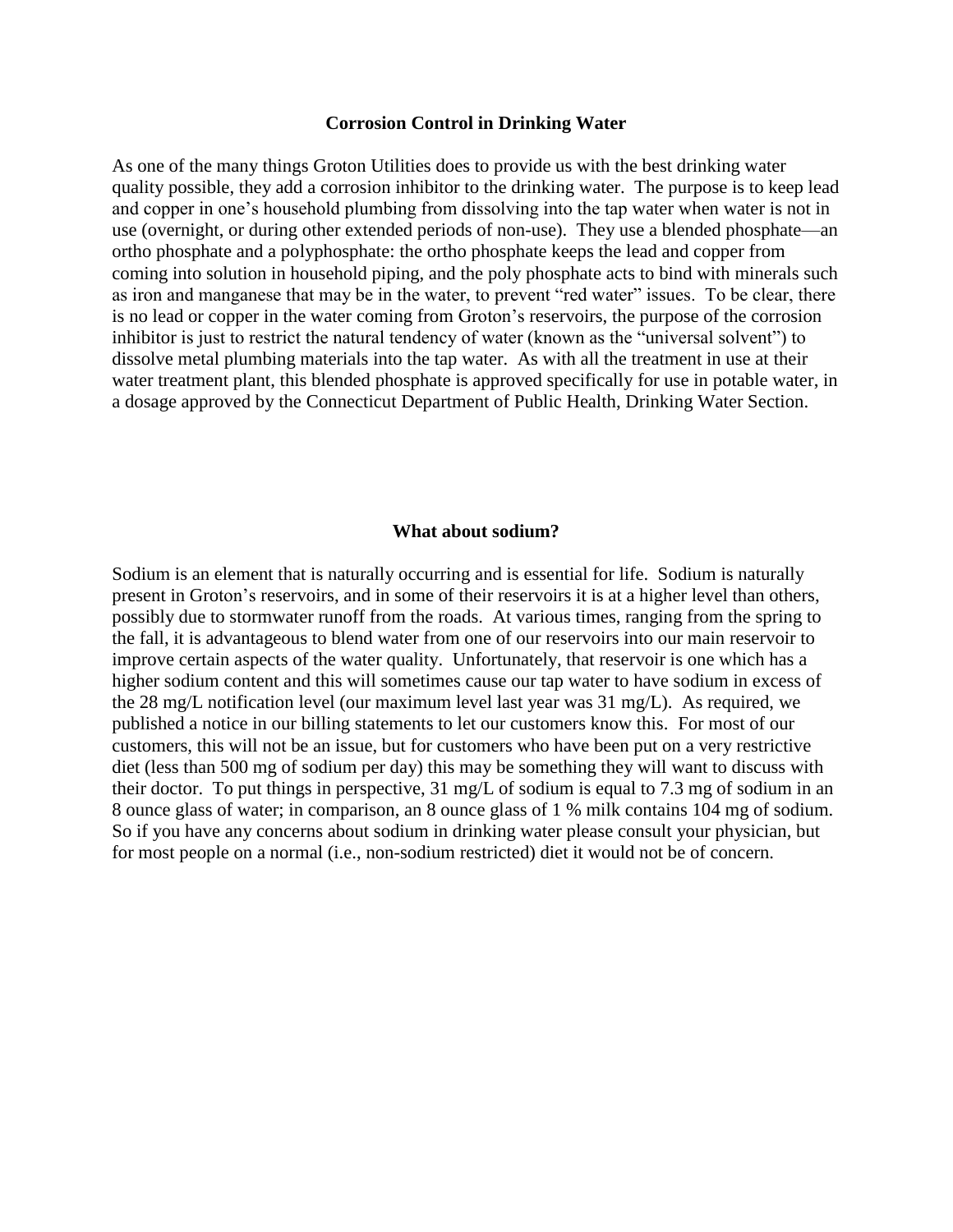## **Water Conservation Tips**

- Fix leaky faucets, showerheads and toilets.
- $\bullet$  Consider replacing older toilets with a WaterSense labeled high efficiency toilet. These must past rigorous performance criteria and can't use more than 1.28 gallons per flush in order to earn the WaterSense label. (Older toilets can use up to four times more water than WaterSense toilets).
- Install aerators on your faucets. They reduce the flow and use air to maintain good water pressure. (and remember to periodically remove and clean faucet aerators because they can trap debris).
- Take shorter showers. High efficiency WaterSense showerheads automatically use less water without compromising the quality of your shower.
- Consider replacing your old washing machine with a high-efficiency Energy Star labeled model, which uses up to 50% less water and electricity.
- $\triangle$  Run the dishwasher and washing machine only when full.
- Don't over-water your lawn or garden use a timer, and water early in the morning or at night to avoid excess evaporation.
- Clean your sidewalk or driveway with a broom instead of a hose.